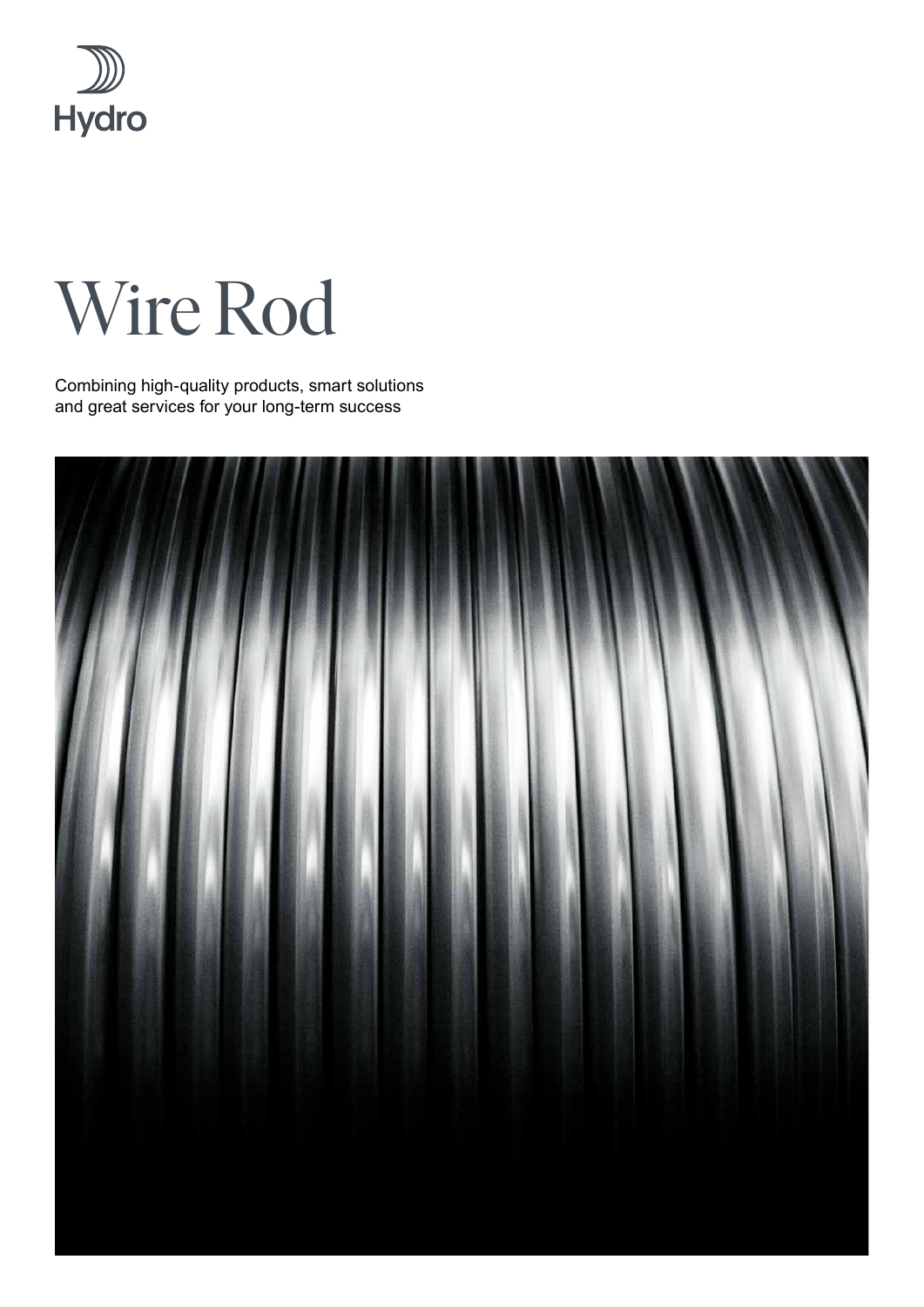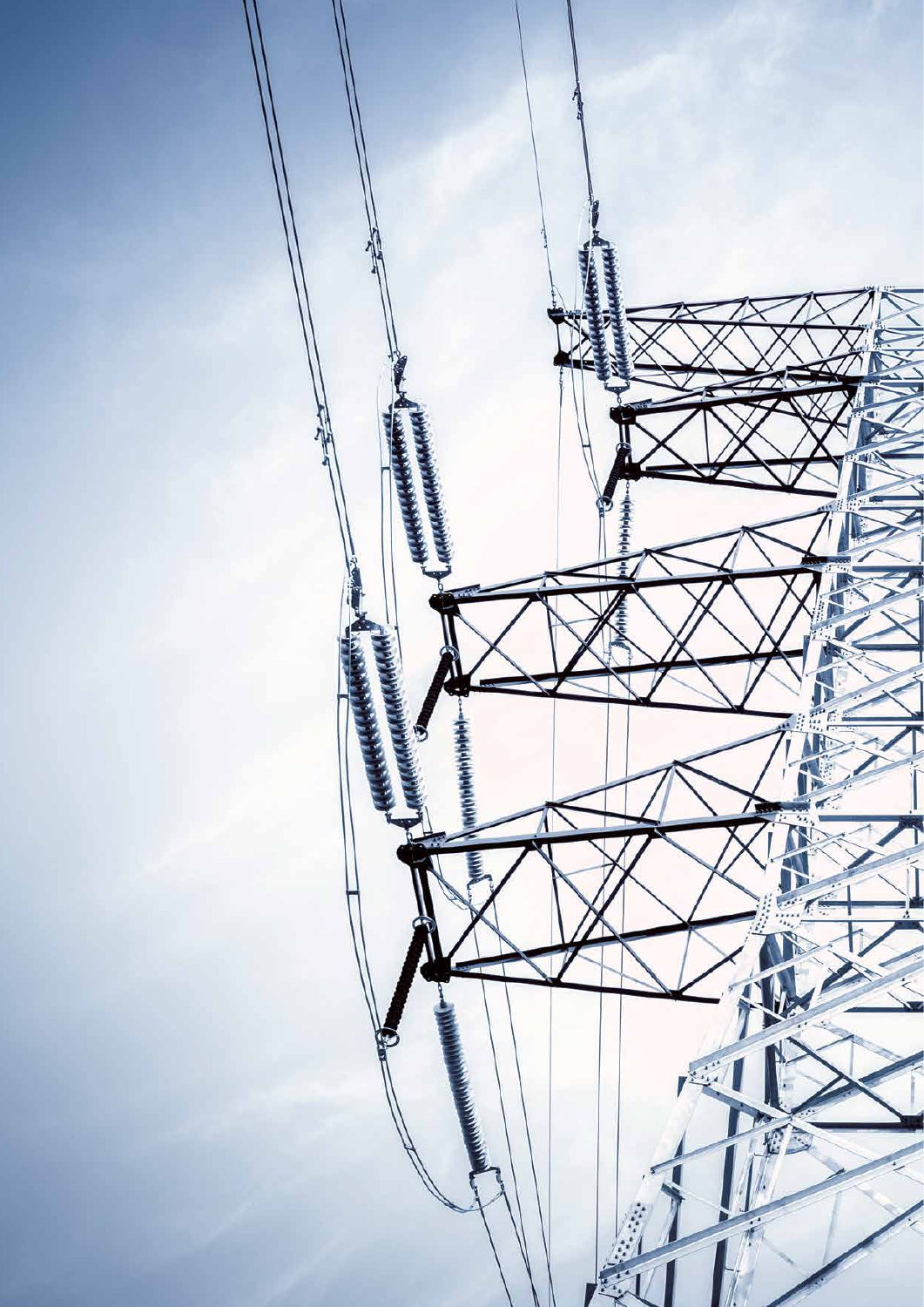### Building progressive Partnerships

For more than a century, Hydro's history has been rooted in innovation and sustainable technological development.

As a global player with local expertise we combine high-quality products, smart solutions and great service to enable our customers to reach their goals. In close collaboration we develop advanced products and solutions to meet their specific needs, always aiming to exceed expectations. By supplying the necessary resources, services and high-quality input materials, we help our customers to deliver on their promises and meet challenging market developments. Progressive partnerships and long-term relationships form the basis to create optimum products, which help to improve performance and ultimately our customers' business.

# Flexibility and reliability

The Wire Rod casthouse supplies each year about 70.000 tons of aluminium EC Grade wire rod to the European market from Karmøy metal plant in Norway.

Our advanced technological expertise combined with accurate production equipment ensure a high and consistent product quality, using the most climate and energy-efficient aluminium production technology in the world. Our agile and responsive logistic team is a warrant for on-time deliveries.

### Our standard Wire Rod

#### **Mechanical and electrical properties Designation**

| <b>EN1715</b>   | Hydro<br><b>Temper</b> | <b>UTS Target</b><br>(MPa) | Min. Elongation<br>$(\%)$ | <b>Min. Conductivity</b><br>$(\%)$ IACS) | <b>Max. Resistance</b><br>(nOhm x m) |
|-----------------|------------------------|----------------------------|---------------------------|------------------------------------------|--------------------------------------|
|                 |                        |                            |                           |                                          |                                      |
| O               | HA <sub>6</sub>        | max. $75^{1}$              | 25                        | 63.3                                     | 27.25                                |
| H11             | HA <sub>8</sub>        | 82.5                       | 15                        | 61.9                                     | 27.85                                |
| H11             | HA <sub>8</sub>        | 87.5                       | 15                        | 61.9                                     | 27.85                                |
| H11             | HA <sub>8</sub>        | 92.5                       | 15                        | 61.9                                     | 27.85                                |
| H <sub>12</sub> | <b>HA10</b>            | 97.5                       | 12                        | 61.5                                     | 28.01                                |
| H <sub>12</sub> | <b>HA10</b>            | 102.5                      | 12                        | 61.5                                     | 28.01                                |
| H12/13          | HA10/11                | 107.5                      | 10                        | 61.5                                     | 28.01                                |
| H <sub>13</sub> | <b>HA11</b>            | 112.5                      | 10                        | 61.5                                     | 28.01                                |
| H13/14          | HA11/12                | 117.5                      | 8                         | 61.5                                     | 28.01                                |
| H <sub>14</sub> | <b>HA12</b>            | 122.5                      | 8                         | 61.5                                     | 28.01                                |
| H14             | <b>HA12</b>            | 127.5                      | 8                         | 61.5                                     | 28.01                                |
|                 |                        |                            |                           |                                          |                                      |

*1) Homogenized.*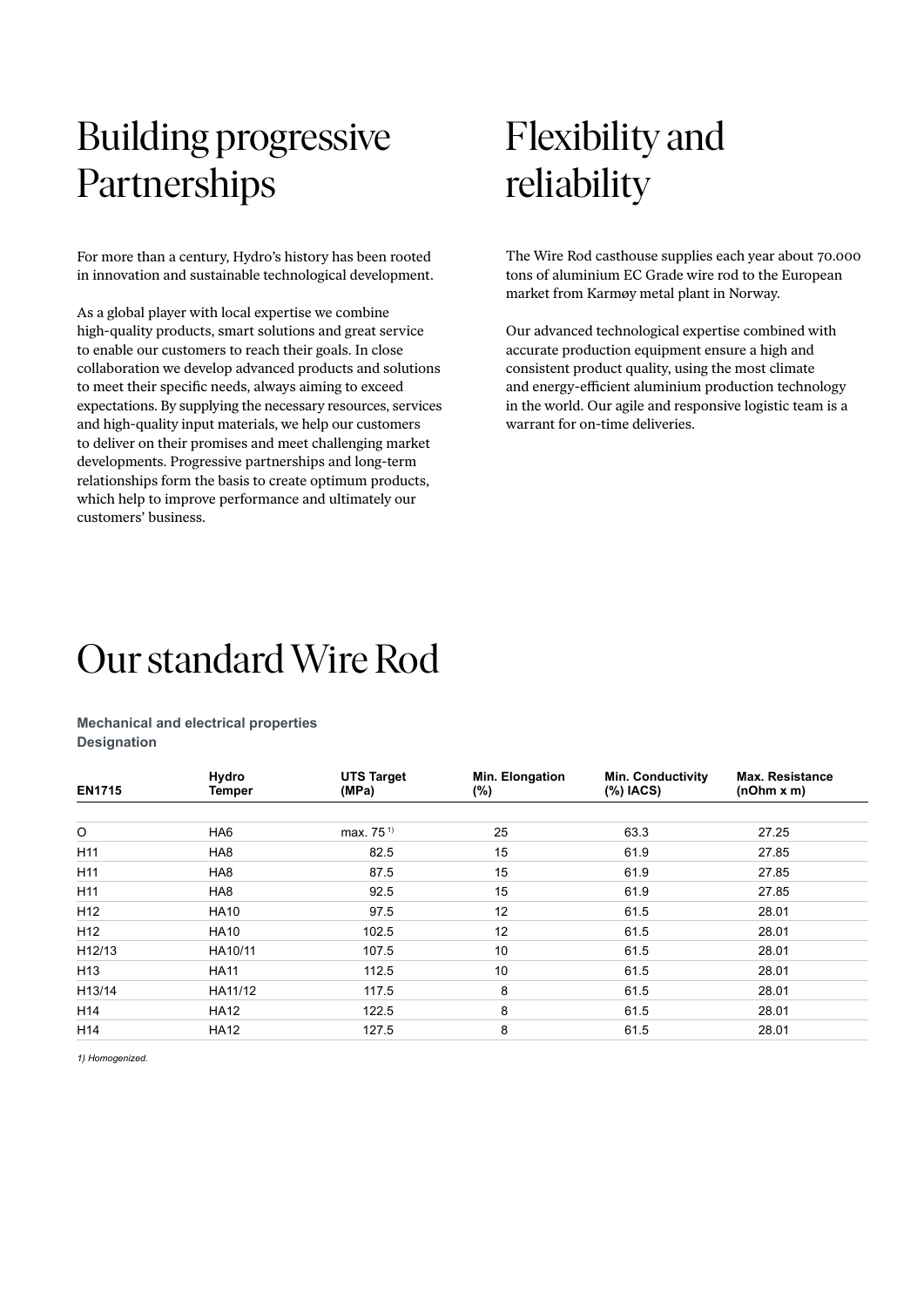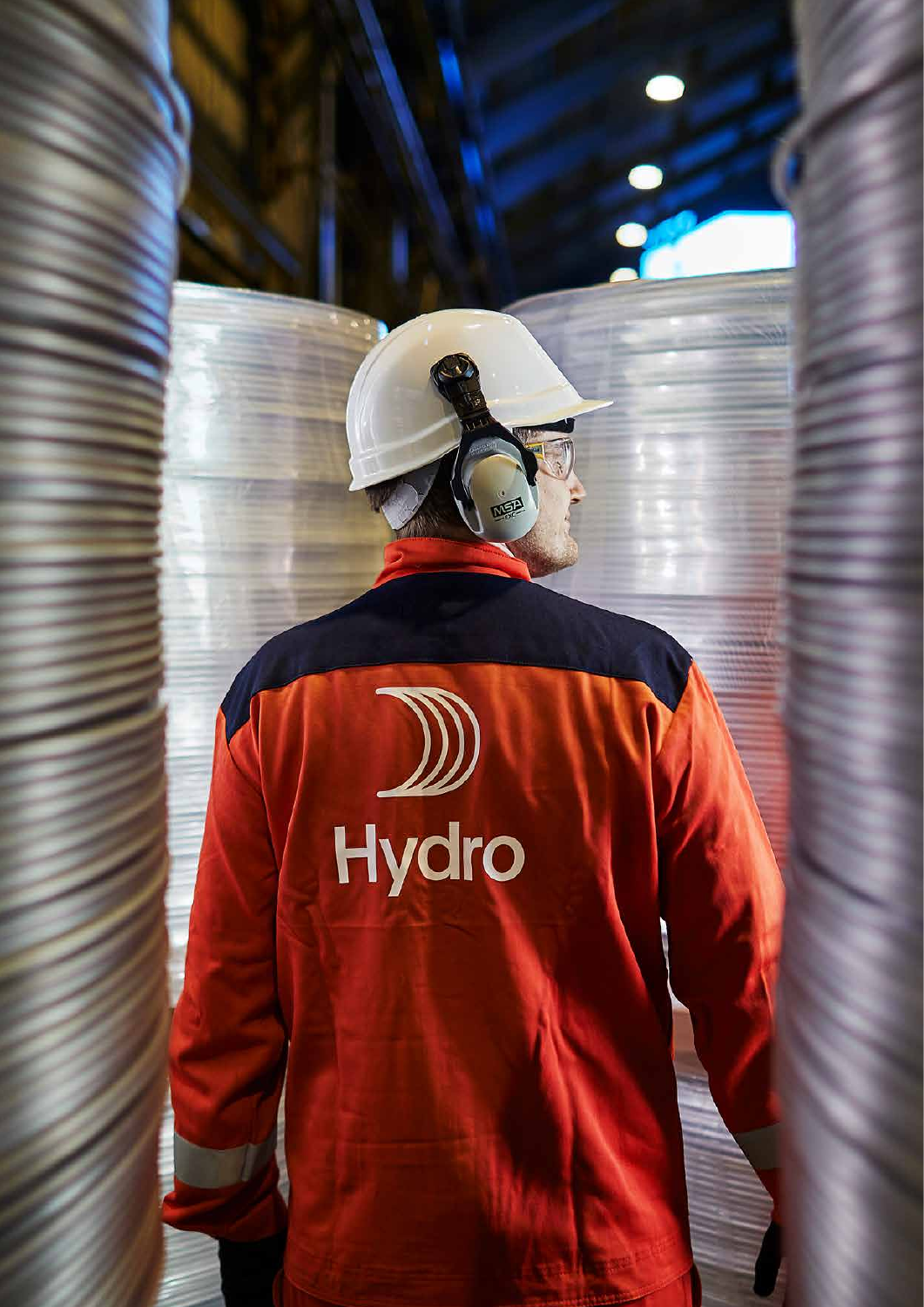### Closer to the customer

We continuously increase the efficiency of our production systems and improve our range of services to meet our customers' individual requirements. Our market team is close at hand to provide fast and professional customer service:

- Technical support
- Access to R&D resources
- Commercial services
- Market information
- Logistic solutions

Many of our services are accessible 24/7 via our on-line customer service portal. This easy-to use facility gives customers added flexibility and helps to simplify their daily working routines. Customers can get an overview of their contract details, material certificates and up-to-date transport information, place new orders, carry out pricing and take advantage of our broad range of customized services. These optimized solutions add further value and help build and reinforce customer relationships.

#### **Alloys Designation**

| Alloy              | Hydro<br>Numerical | <b>Standard</b> |  |
|--------------------|--------------------|-----------------|--|
|                    |                    |                 |  |
| AW-EAL 99.7        | AW-1370            | 137015          |  |
| <b>AW-EAL 99.7</b> | AW-1370            | 137004          |  |
|                    |                    |                 |  |

#### **Rod diameters and tolerances**

| <b>Diameter</b><br>target (mm) | Lower<br>Tolerance (mm) | Upper<br>Tolerance (mm) | Ovality<br>(mm) |  |
|--------------------------------|-------------------------|-------------------------|-----------------|--|
|                                |                         |                         |                 |  |
| 9.5                            | 9.0(5%)                 | 10.0(5%)                | 0.4(4%)         |  |
| 12.0                           | 11.4(5%)                | 12.6(5%)                | 0.5(4%)         |  |
| 19.0                           | 18.0 (5%)               | 20.0 (5%)               | 0.8(4%)         |  |
| 25.0                           | 23.8 (5%)               | 26.2 (5%)               | 1.0(4%)         |  |

#### **Target values for Ultimate Tensile Strength (MPa) Designation**

| Hydro<br>Temper | <b>EN1715</b>   | <b>UTS</b><br>range<br>(MPa) | Max. 75   | 82.5 | 87.5      | 92.5      | 97.5      | 102.5     | 107.5     | 112.5     | 117.5     | 122.5     | 127.5 |
|-----------------|-----------------|------------------------------|-----------|------|-----------|-----------|-----------|-----------|-----------|-----------|-----------|-----------|-------|
|                 |                 |                              |           |      |           |           |           |           |           |           |           |           |       |
| HA <sub>6</sub> | 0               | 60-80                        | $\bullet$ |      |           |           |           |           |           |           |           |           |       |
| HA <sub>8</sub> | H <sub>11</sub> | 80-95                        |           | ٠    | $\bullet$ | $\bullet$ |           |           |           |           |           |           |       |
| <b>HA10</b>     | H <sub>12</sub> | 95-110                       |           |      |           |           | $\bullet$ | $\bullet$ | $\bullet$ |           |           |           |       |
| <b>HA11</b>     | H <sub>13</sub> | 105-120                      |           |      |           |           |           |           | $\bullet$ | $\bullet$ | $\bullet$ |           |       |
| <b>HA12</b>     | H <sub>14</sub> | 115-130                      |           |      |           |           |           |           |           |           | $\bullet$ | $\bullet$ |       |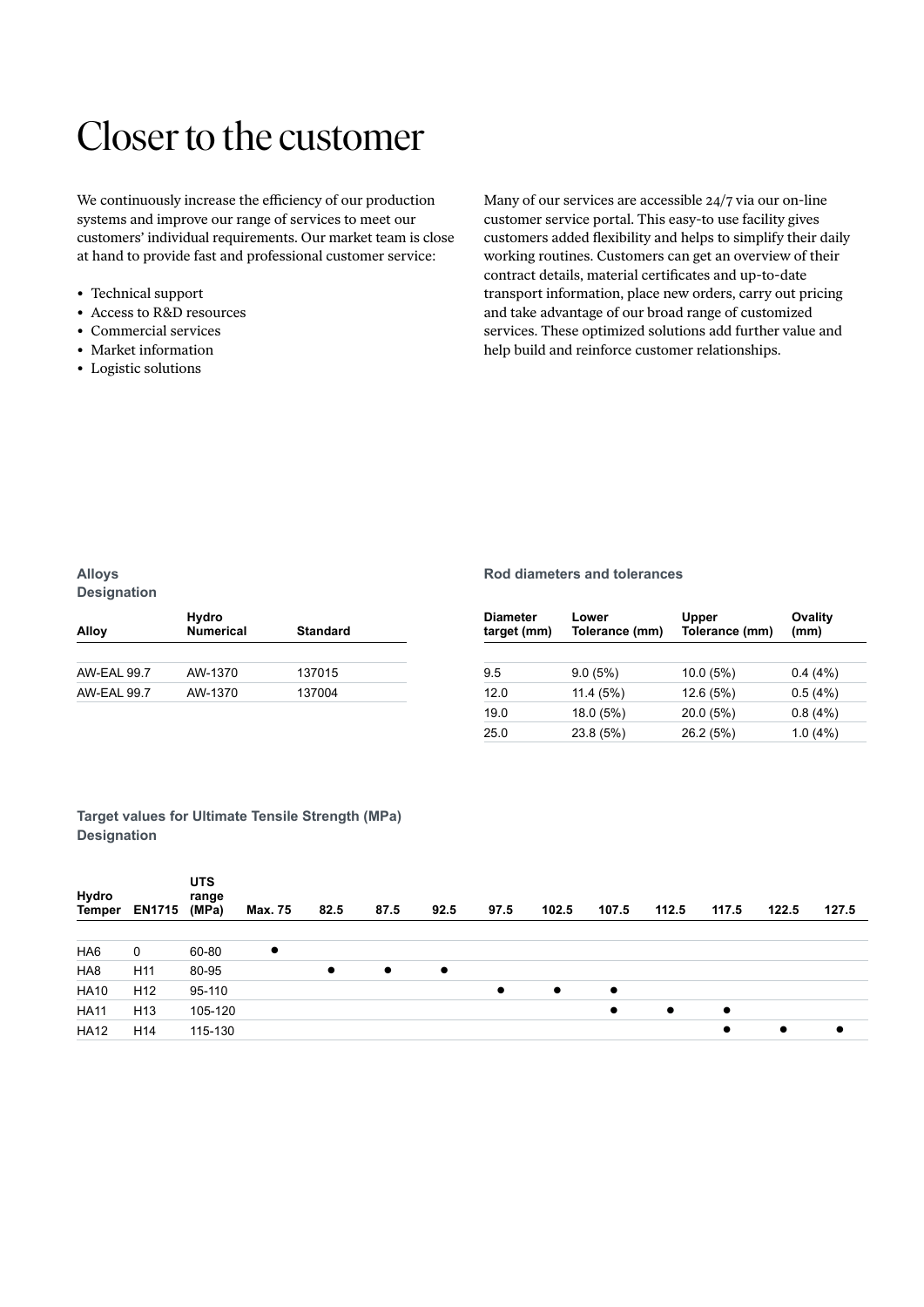# Coil dimensions and weights

Our wire rod is shipped with the dimensions and weights shown in the tables below. Each coil is clearly marked with alloy composition, weight, charge number, coil number, tensile strength, rod dimension and production date. In addition to this we could agree to adjust details according to your specification.

Please contact one of our sales offices for further information.

| Coil<br><b>Orientation</b> | <b>Pallet Type</b>       | <b>Storage</b><br>Capacity |
|----------------------------|--------------------------|----------------------------|
|                            |                          |                            |
| Eye to sky                 | Small cross pallet (2mt) | 3 in height                |
|                            | Large cross pallet (3mt) | 2 in height                |
| Eye to wall                | Karmoy pallet (2-3mt)    | 1 in height                |
|                            |                          |                            |

## Quality and environmental awareness

Quality Assurance in all parts of our production ensures accuracy and consistency in all our products. Good working environments, low emission and discharge rates, and optimal energy efficiency ensure that our production of wire rod has the least possible effect on the environment and on humans.

Our focus on quality and our environmental awareness are documented in the certificates for the following standards:

ISO 9001:2015 - Quality ISO 14001:2015 - Environment ISO 45001:2018 – Operating health and safety ISO 50001:2018 – Energy

| <b>Coil Dimentions</b> |                  |                          |                          |  |  |  |
|------------------------|------------------|--------------------------|--------------------------|--|--|--|
| Coil Weight (kg)       | Coil Height (mm) | Coil Outer Diameter (mm) | Coil Inner Diameter (mm) |  |  |  |
|                        |                  |                          |                          |  |  |  |
| 1900-2900              | 865              | 1300-1600                | 540                      |  |  |  |
|                        |                  |                          |                          |  |  |  |

#### **ASI**

Hydro is an active member of the Aluminium Stewardship Initiative (ASI). ASI's mission is to recognize and collaboratively foster the responsible production, sourcing and stewardship of aluminium. We have been involved at all stages in the multi-stakeholder development of ASI standards to date as well as ASI's certification program. The third party certification platform was launched in December 2017.

Hydro is currently in the process of certifying in total 15 plants and the ambition to offer fully certified aluminium is core to Hydro's strategy of offering the most sustainable products and solutions to the market.

#### **Hydro's low carbon products**

Hydro has an industry-leading climate strategy that has resulted in producing some of the aluminium with the lowest energy consumption and the lowest emissions in the world. Through the use of renewable power and modern technology we are able to produce cleaner aluminium than ever before. Hydro is pushing the boundaries for low carbon aluminium and the use of consumer scrap to create products helping our customers on the path to zero emissions.

#### **Hydro REDUXA**

Hydro REDUXA is our series of low-carbon aluminium. Using renewable energy sources like hydro power, we reduce the carbon footprint per kg aluminium to less than a fourth of the global average. The result is aluminium with one of the world's lowest carbon footprint to date.

- Hydro REDUXA 4.0 has a maximum carbon footprint of 4.0 kg CO2 equivalent per kg aluminium produced.
- Hydro REDUXA 4.0 is verified according to ISO 14064 by DNV GL, covering all carbon emissions from bauxite mining and alumina refining to the production of aluminium in electrolysis and casting.

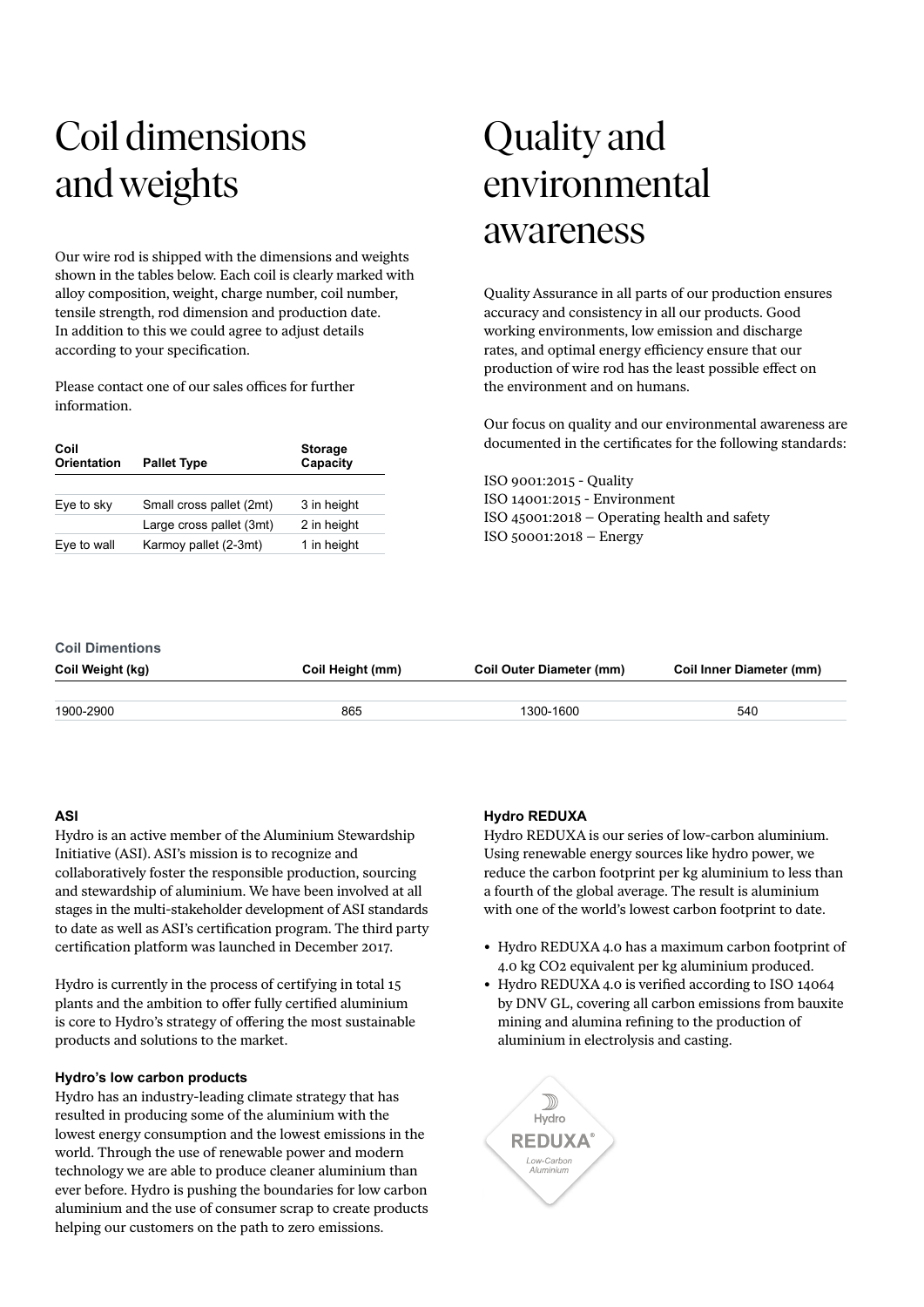### Where to find us

**Head Office** Norsk Hydro ASA Drammensveien 260 NO-0240 Oslo Tel.: +47 22 53 81 00

**Sales Offices** Hydro Aluminium S&T 16 avenue de La Grande Armée FR-75017 Paris Tel.: + 33 1 45 72 93 51 Mob: + 33 6 12 37 44 39

Hydro Aluminium AS Hydroveg 160 NO-4265 Håvik Tel.: +47 52 84 79 13 Mob: +47 907 75 257